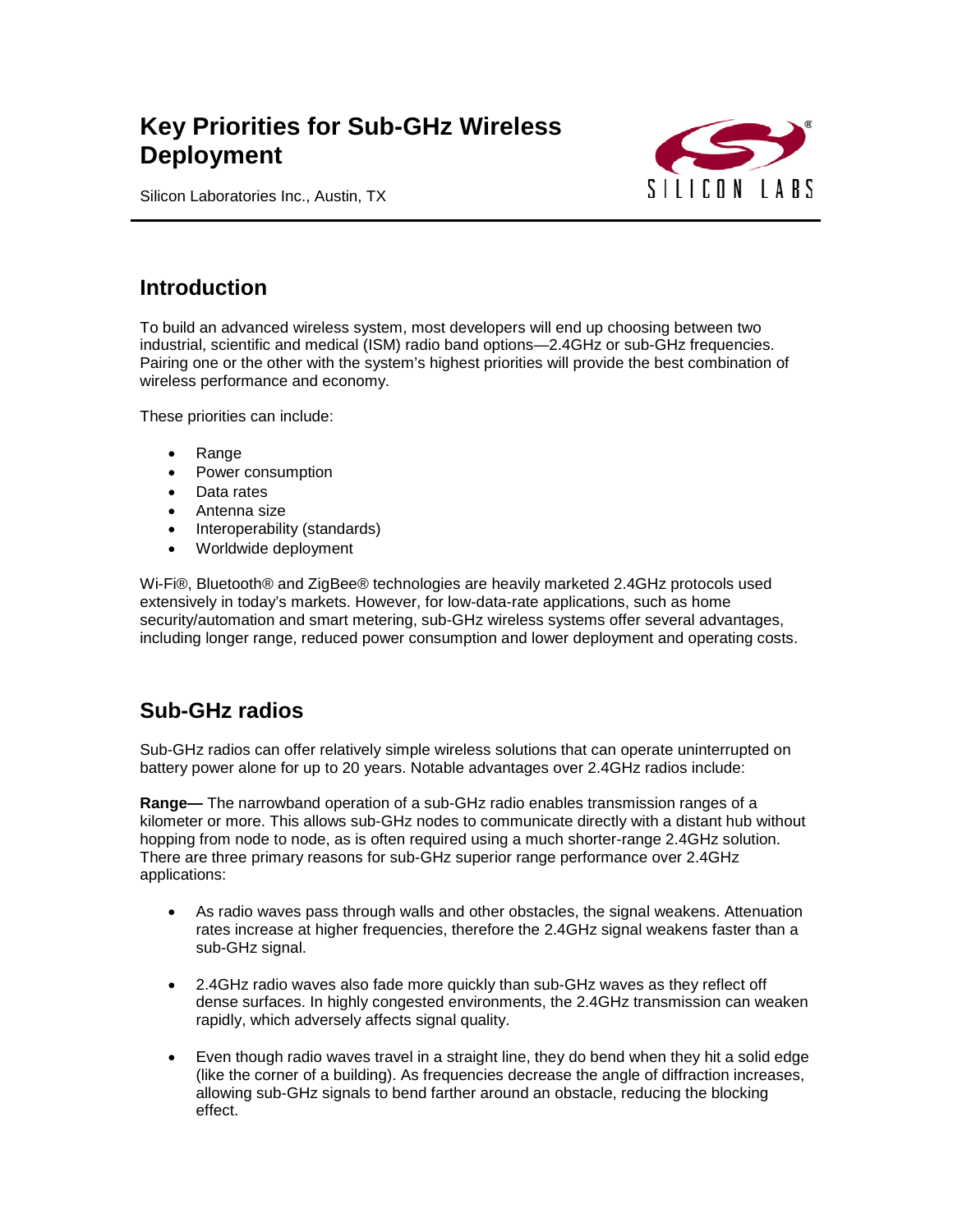The Friis Equation demonstrates the superior propagation characteristics of a sub-GHz radio, showing that path loss at 2.4GHz is 8.5dB higher than at 900MHz.

Path Loss =  $20*log_{10}$   $\left[\frac{4*\pi*d}{\lambda}\right]$  {dB}, where  $\left|\begin{array}{c} d= \text{distance} \text{ same units as } \lambda \text{;} \\ \lambda = \text{wavelength} \text{ (same units as d)} \end{array}\right]$ 

This translates into 2.67x longer range for a 900MHz radio since range approximately doubles with every 6dB increase in power. To match the range of a 900MHz radio, a 2.4GHz solution would need greater than 8.5dB additional power.

**Low interference—** The airways are crowded with colliding 2.4GHz signals from various sources, such as home and office Wi-Fi hubs, Bluetooth-enabled computer and cell phone peripherals and microwave ovens. This traffic jam of 2.4GHz signals creates a lot of interference. Sub-GHz ISM bands are mostly used for proprietary low-duty-cycle links and are not as likely to interfere with each other. The quieter spectrum means easier transmissions and fewer retries, which is more efficient and saves battery power.

**Low power—** Both power efficiency and system range are functions of the receiver sensitivity plus the transmission frequency. The sensitivity is inversely proportional to channel bandwidth, so a narrower bandwidth creates higher receiver sensitivity and allows efficient operation at lower transmission rates.

For example, at 300MHz, if the transmitter and receiver crystal errors (XTAL inaccuracies) are both 10 ppm (parts per million), the error is 3kHz for each. For the application to efficiently transmit and receive, the minimum channel bandwidth is two times the error rate, or 6kHz, which is ideal for narrowband applications. The same scenario at 2.4GHz requires a minimum channel bandwidth of 48kHz, which wastes bandwidth for narrowband applications and requires substantially more operating power.

In general, all radio circuits running at higher frequencies, including low-noise amplifier, power amplifier, mixer and synthesizer, need more current to achieve the same performance as lower frequencies.

Range, low interference and low power consumption are basic advantages of sub-GHz applications over 2.4GHz apps. One of the disadvantages often cited is that the antennas are larger than those used in 2.4GHz networks. The optimal antenna size for 433MHz applications, for instance, can be up to seven inches. However, antenna size and frequency are inversely proportional. If node size is an important design consideration, developers can raise the frequency (up to 950MHz) in order to employ a smaller antenna.



*Figure 1: As radio frequencies are reduced, antenna sizes increase proportionally*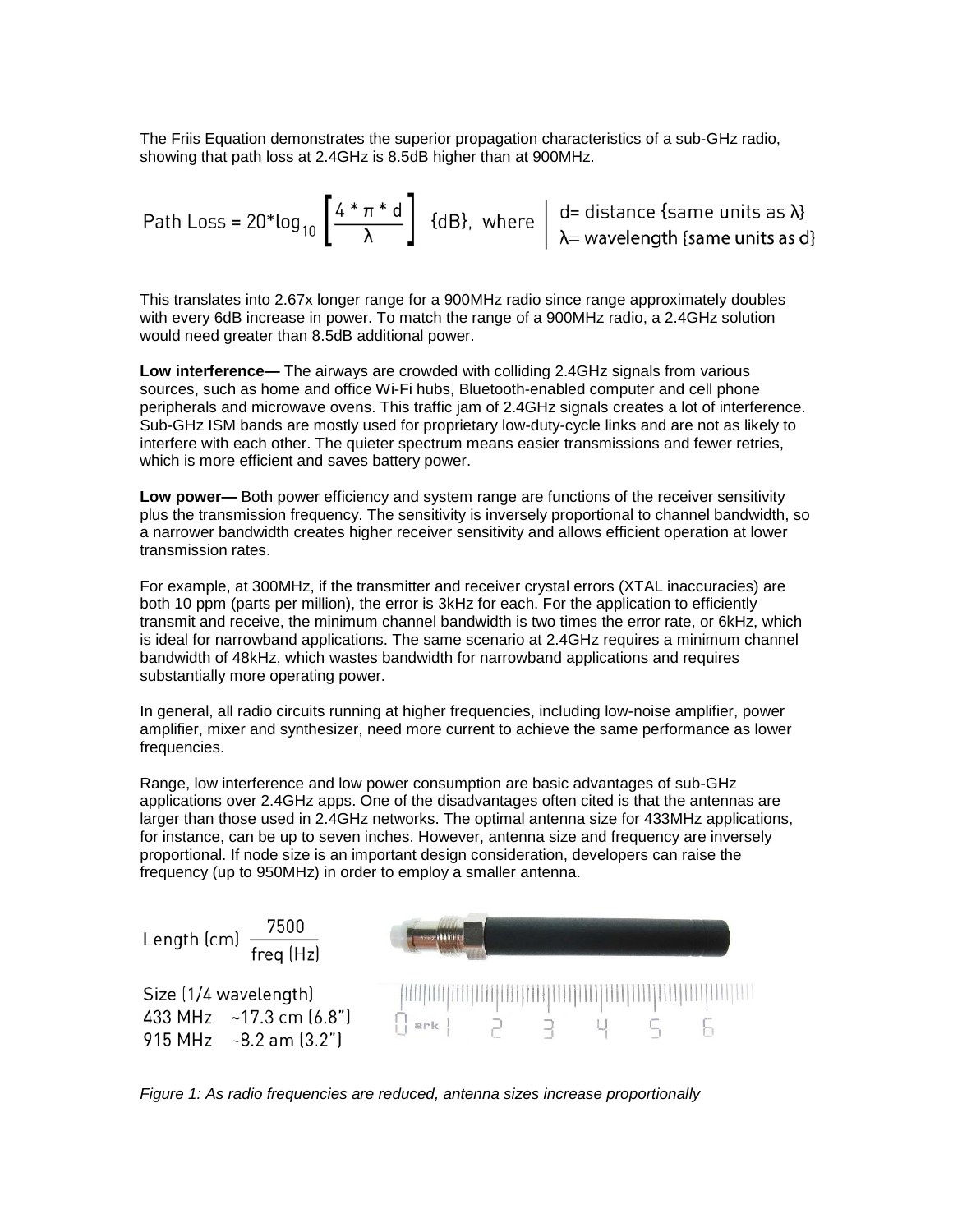## **2.4GHz vs. sub-GHz application trends**

Both 2.4GHz and sub-GHz technologies are expanding in the consumer, industrial and automotive marketplaces. The 2008 2.4GHz TAM was 172 million units while the sub-GHz TAM was almost three times that number at 492 million.

The figure below illustrates how sub-GHz and 2.4GHz applications have dominated in specific applications. Remote keyless entry (RKE) is a common sub-GHz application, where low-data-rate transmission at a fairly long range (100+ meters) and very long battery life are high priorities. The same is true for remote garage door openers (GDO) and tire pressure monitoring systems (TPMS).



*Figure 2: Wireless frequency trends in consumer, industrial and automotive applications*

There are several markets, such as toys, medical equipment, security systems and building automation, where both wireless options are used in the same system. For example, in building security, 2.4GHz radios are needed to serve high-data-rate video cameras while proximity, pressure and acceleration sensors are networked using a sub-GHz protocol.

Range, power consumption, antenna size and data rate are not the only design considerations for wireless applications. Worldwide deployment and software stack size and cost also have to be addressed.

## **Worldwide deployment**

Global compliance is an important design consideration for a number of wireless applications. For instance, video game manufacturers who market their products worldwide can use 2.4GHz radios for all their consoles because it is a global ISM allocation. Similarly, wireless applications using the 433MHz band share a global sub-GHz ISM allocation, with Japan being the sole major market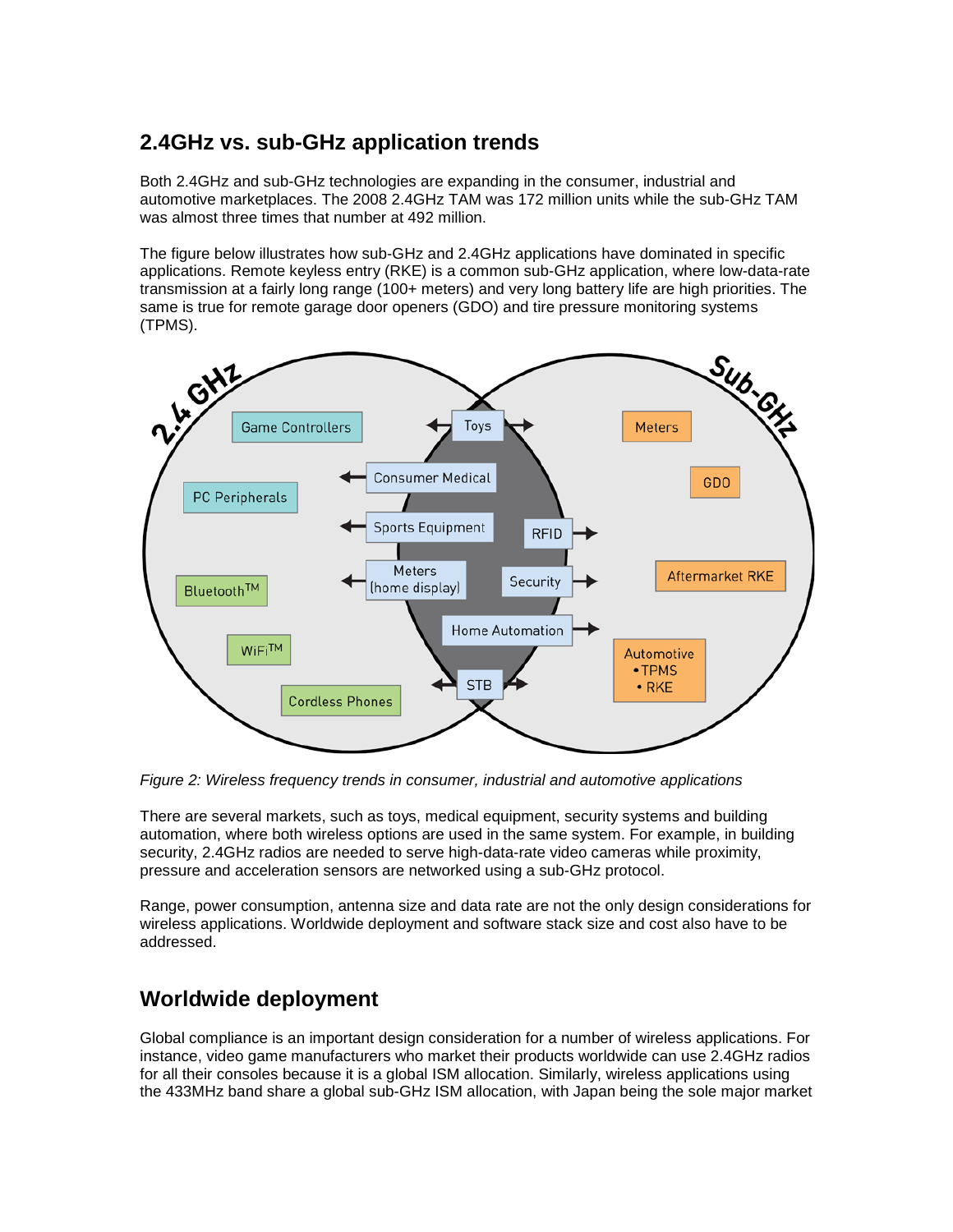exception. In addition, 915MHz is used extensively in North America and Australia, 868MHz is deployed across all of Europe and 315MHz is available in North America, Asia and Japan.

#### **Standard vs. proprietary solutions**

A number of standard solutions for the radio PHY, MAC, and stack layers are available for 2.4GHz and sub-GHz applications. 802.15.4 (PHY/MAC), ZigBee, Bluetooth, 6LoWPAN, Wi-Fi and RF4CE are widely used 2.4GHz solutions. Sub-GHz standards-based solutions include ZigBee (currently the only protocol offering both 2.4GHz and sub-GHz versions in the 868MHz and 900MHz bands), EnOcean, io-homecontrol®, ONE-NET, INSTEON® and Z-Wave.

While standard solutions offer the advantage of vendor-independent interoperable nodes, they normally will increase each node's cost and footprint. For example, a 2.4GHz ZigBee radio node will cost approximately \$2.00 (USD) and the software stack will require about 128KB of embedded memory. Conversely, proprietary sub-GHz nodes generally target low-cost systems, with each node costing approximately 30-40% less and requiring 4KB memory for the stack (in this case, Silicon Labs EZMacPRO®).

With specialized functions and small software stacks, proprietary solutions can achieve smaller die sizes and reduced memory footprints. What's more, the less complex stacks simplify deployments and lower maintenance costs. Therefore, proprietary sub-GHz solutions can offer among the least expensive point-to-point localized networks, such as a garage door opener or home automation system.

The opportunities for more extensive long-range sub-GHz mesh networks, proprietary or standards-based, are growing by leaps and bounds with the emergence of smart grid technology.

#### **Sub-GHz application for smart grid technology**

Smart grid technology is 21<sup>st</sup> century electronics enhancing the functionality of the 20<sup>th</sup> century energy grid infrastructure, enabling two-way communication between homes and businesses and their utility companies. Sub-GHz communication offers distinct advantages in a number of smart grid applications. For instance, its longer range allows more homes and businesses to communicate with fewer hubs, which saves deployment and maintenance costs for the utilities provider. In addition, battery-powered gas and water meters can operate for years without changing batteries. There are major standardization efforts underway for smart energy applications around the world (802.15.4G, Wireless MBUS, etc.) with sub-GHz being the dominant frequency band for long range communications links from the meter to the utility.

**Automated metering system—** Automated electronic meters offer utilities providers the benefits of improved reliability and accuracy, ease of calibration, improved security and advanced billing features. The full system can take advantage of long-range, low-cost wireless communication for the effective data exchange the smart grid requires.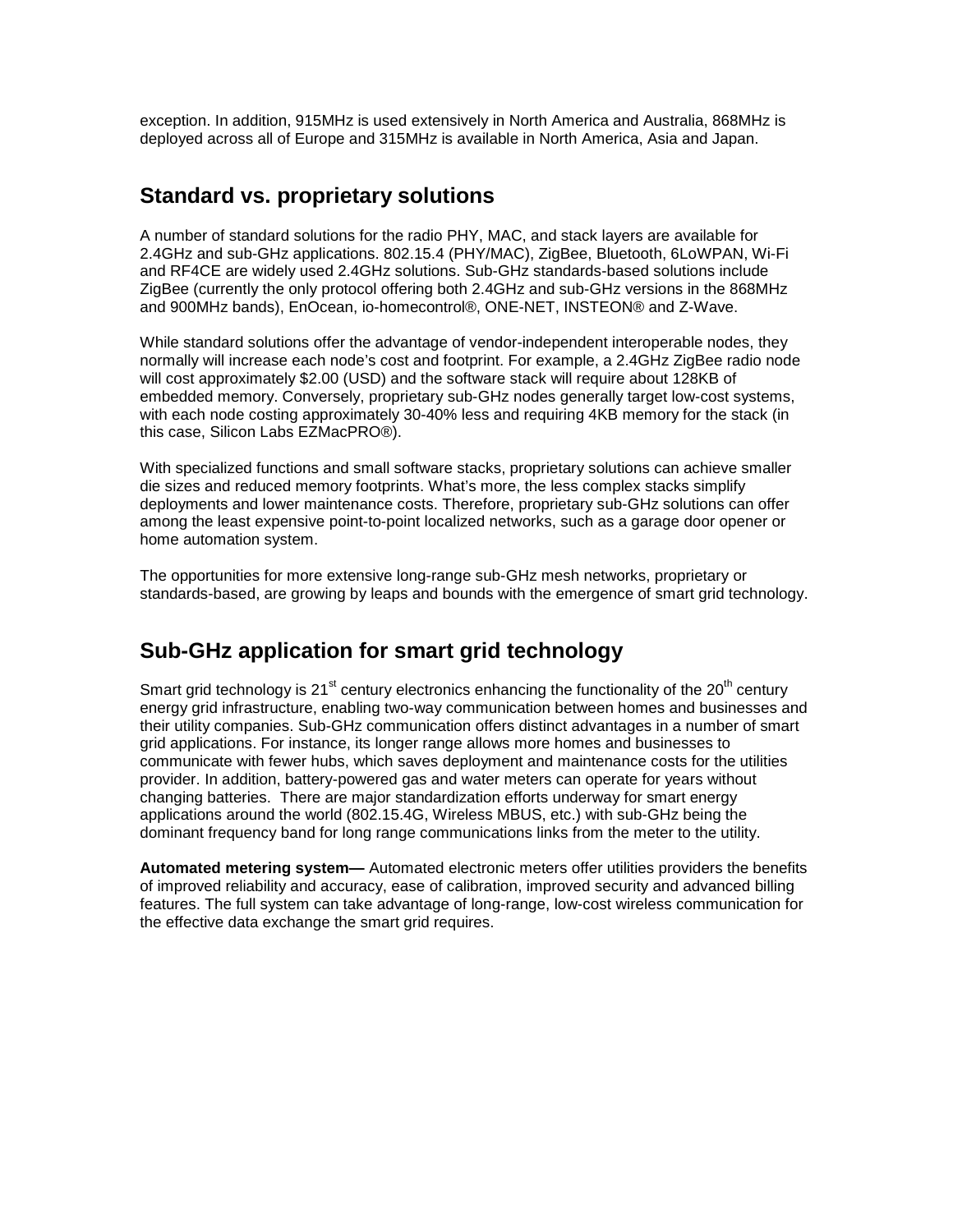

*Figure 3: Automated metering system for a smart grid application*

In the above example, the automated metering system supports four kinds of smart meters:

- The electricity meter supports multi-rate metering by measuring the kilowatt hours consumed and the power factor of the load and by recording the time the electricity was used.
- The gas and water meters use positive displacement flow meters that measure the number of times a unit volume of fluid or gas moves through the meter. Low operating power is critical as these meters are usually battery powered.
- Heat meters enable utilities to bill customers by the number of BTUs or kilowatts used, which are calculated by measuring the flow of hot water through the system and recording its input and exit temperatures. These meters are primarily used by industrial customers.

Each of these meters, equipped with a sub-GHz radio, can quickly and inexpensively transmit data to a metering aggregator (or hub) that acts as a gateway to the utility company. The aggregator, in turn, can communicate from the utility provider back to individual meters through the same sub-GHz network. This enables more efficient use of available water and energy and provides more accurate billing services for the customer.